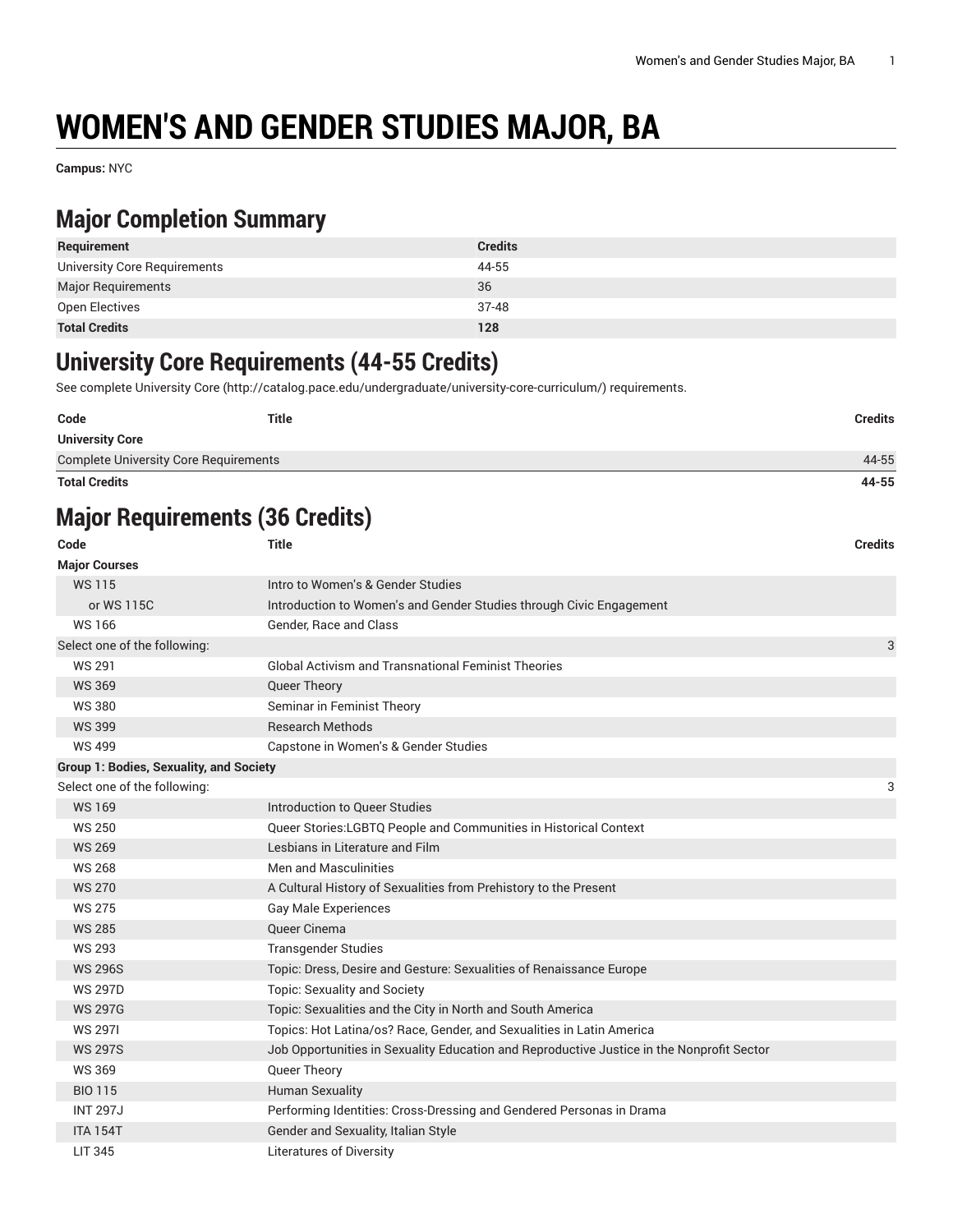| <b>Total Credits</b>                                          |                                                                                                        | 24 |
|---------------------------------------------------------------|--------------------------------------------------------------------------------------------------------|----|
| Elective Courses from Disciplines in Other Departments (p. 3) |                                                                                                        |    |
| Elective Courses from WS Department (p. 2)                    |                                                                                                        |    |
|                                                               | Select a total of 12 credits of coursework from one or both of the following lists:                    | 12 |
| <b>Required Electives</b>                                     |                                                                                                        |    |
| <b>LIT 384</b>                                                |                                                                                                        |    |
| <b>LIT 379</b>                                                | <b>Feminist Issues in Literature</b>                                                                   |    |
| <b>LIT 351A</b>                                               | Early Modern Literature: Early Modern Women's Writing                                                  |    |
| <b>LIT 212W</b>                                               | Women in Literature II                                                                                 |    |
| <b>LIT 211W</b>                                               | Women in Literature I                                                                                  |    |
| <b>INT 198K</b>                                               | <b>Gender and Television</b>                                                                           |    |
| <b>HIS 281</b>                                                | European Women and Social Change                                                                       |    |
| <b>HIS 280</b>                                                | History of American Women                                                                              |    |
| <b>WS325</b>                                                  | Mini-skirts and Headscarves: Gender, Nationality, and Migration in Modern Europe                       |    |
| <b>WS 289</b>                                                 | <b>Science Fiction and Gender</b>                                                                      |    |
| <b>WS 288</b>                                                 | Women and Film: Past and Present                                                                       |    |
| <b>WS 268</b>                                                 | <b>Men and Masculinities</b>                                                                           |    |
| <b>WS 267</b>                                                 | Meanings and Models of Motherhood in European History and Literature                                   |    |
| <b>WS 220</b>                                                 | The Medieval Woman                                                                                     |    |
| <b>WS169</b>                                                  | Introduction to Queer Studies                                                                          |    |
| Select one of the following:                                  |                                                                                                        | 3  |
| Group 3: Media, History, & Culture                            |                                                                                                        |    |
| SOC 222                                                       | Gender and Social Change                                                                               |    |
| <b>PSY 296Z</b>                                               | Topic: Children and Youth - A Global Perspective                                                       |    |
| <b>POL 250</b>                                                | <b>Gender and Politics</b>                                                                             |    |
| <b>WS 297X</b>                                                | Gender and Human Rights: an Introduction to Transnational Feminist Activism                            |    |
| <b>WS 297H</b>                                                | Topic: Women, Gender, and Feminisms in Latin America                                                   |    |
| <b>WS 297F</b>                                                | Topic: Girl's Activism in the 21st Century                                                             |    |
| <b>WS 297E</b>                                                | "How to Change the World": An Introduction to Feminist Activism and Social Change                      |    |
| <b>WS 291</b>                                                 | Internship in Women's and Gender Studies<br><b>Global Activism and Transnational Feminist Theories</b> |    |
| <b>WS 234</b><br><b>WS 280</b>                                | The Girl Child-A Global Perspective                                                                    |    |
| <b>WS180</b>                                                  | Non-Profit Skills for Social Justice                                                                   |    |
| <b>WS169</b>                                                  | Introduction to Queer Studies                                                                          |    |
| Select one of the following:                                  |                                                                                                        | 3  |
| <b>Group 2: Social Justice</b>                                |                                                                                                        |    |
| <b>PSY 234</b>                                                | <b>Human Sexual Behavior</b>                                                                           |    |
|                                                               |                                                                                                        |    |

1

See WS department chair for guidance and to learn of newly approved electives. Note that most of the listed available elective courses are 3 credit ones.

#### <span id="page-1-0"></span>**Elective Courses from WS Department**

| Code          | Title                                                                | <b>Credits</b> |
|---------------|----------------------------------------------------------------------|----------------|
| <b>WS180</b>  | Non-Profit Skills for Social Justice                                 | 3              |
| <b>WS 220</b> | The Medieval Woman                                                   | 3              |
| WS 250        | Queer Stories: LGBTQ People and Communities in Historical Context    | 3              |
| <b>WS 267</b> | Meanings and Models of Motherhood in European History and Literature | 6              |
| <b>WS 268</b> | Men and Masculinities                                                | 3              |
| <b>WS 269</b> | Lesbians in Literature and Film                                      | 3              |
| <b>WS 270</b> | A Cultural History of Sexualities from Prehistory to the Present     | 3              |
| <b>WS 271</b> | Women in Jeopardy                                                    | 3              |
| <b>WS 275</b> | <b>Gay Male Experiences</b>                                          | 3              |
| <b>WS 277</b> | Women in the Arthurian Legends: Medieval to Modern                   | 3              |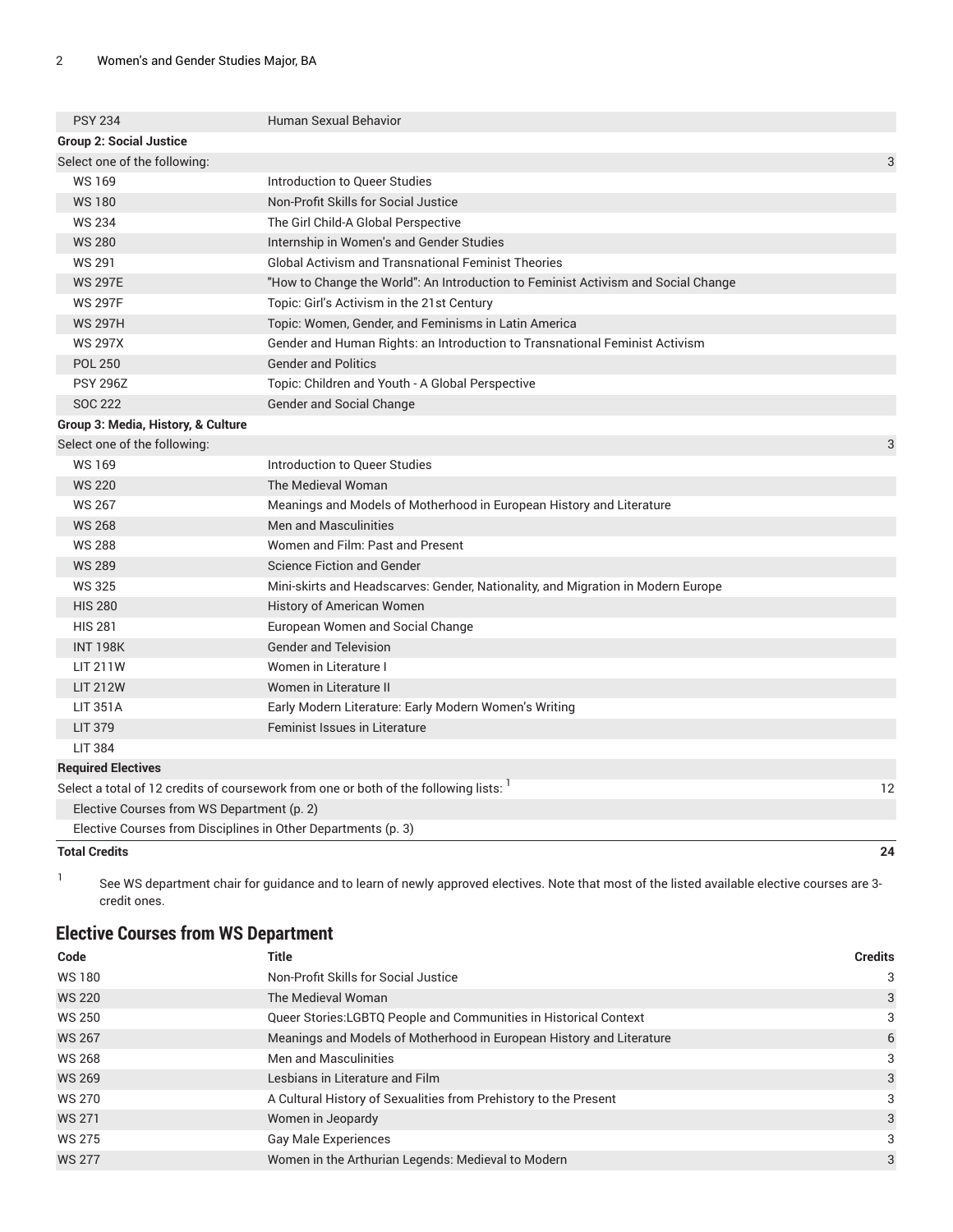| <b>WS 280</b>   | Internship in Women's and Gender Studies                                                  | $1 - 6$ |
|-----------------|-------------------------------------------------------------------------------------------|---------|
| <b>WS 285</b>   | Queer Cinema                                                                              | 3       |
| <b>WS 288</b>   | Women and Film: Past and Present                                                          | 3       |
| <b>WS 289</b>   | <b>Science Fiction and Gender</b>                                                         | 3       |
| <b>WS 291</b>   | <b>Global Activism and Transnational Feminist Theories</b>                                | 3       |
| <b>WS 293</b>   | <b>Transgender Studies</b>                                                                | 3       |
| <b>WS 296</b>   | Topics in Women's Studies                                                                 | 3       |
| <b>WS 296F</b>  | Topic: Living Under Fire - Women and Warfare                                              | 3       |
| <b>WS 296T</b>  | Topic: Melodrama in America                                                               | 3       |
| <b>WS 297A</b>  | Topic: Asian/American Women                                                               | 3       |
| <b>WS 297D</b>  | <b>Topic: Sexuality and Society</b>                                                       | 3       |
| <b>WS 297E</b>  | "How to Change the World": An Introduction to Feminist Activism and Social Change         | 3       |
| <b>WS 297F</b>  | Topic: Girl's Activism in the 21st Century                                                | 3       |
| <b>WS 297G</b>  | Topic: Sexualities and the City in North and South America                                | 3       |
| <b>WS 297H</b>  | Topic: Women, Gender, and Feminisms in Latin America                                      | 3       |
| <b>WS 2971</b>  | Topics: Hot Latina/os? Race, Gender, and Sexualities in Latin America                     | 3       |
| <b>WS 297S</b>  | Job Opportunities in Sexuality Education and Reproductive Justice in the Nonprofit Sector | 3       |
| <b>WS 297X</b>  | Gender and Human Rights: an Introduction to Transnational Feminist Activism               | 3       |
| <b>WS 325</b>   | Mini-skirts and Headscarves: Gender, Nationality, and Migration in Modern Europe          | 3       |
| <b>WS 369</b>   | Queer Theory                                                                              | 3       |
| <b>INT 297J</b> | Performing Identities: Cross-Dressing and Gendered Personas in Drama                      | 6       |

#### <span id="page-2-0"></span>**Elective Courses from Disciplines in Other Departments**

| Code            | Title                                                                                               | <b>Credits</b> |
|-----------------|-----------------------------------------------------------------------------------------------------|----------------|
| <b>ANT 115</b>  | Kinship and the Family                                                                              | 3              |
| <b>ANT 296D</b> | Topic: Anthropological Perspective of Women and Warfare                                             | 3              |
| <b>ANT 296L</b> | Women and Gender Through a Global Perspective                                                       | 3              |
| <b>ANT 296T</b> | Topic: Sexuality and Nation Building                                                                | 3              |
| <b>ANT 296W</b> | <b>Topic: Sexuality and Culture</b>                                                                 | 3              |
| <b>BIO 115</b>  | <b>Human Sexuality</b>                                                                              | 3              |
| <b>CRJ 249</b>  |                                                                                                     | 3              |
| <b>CRJ 375</b>  | Criminal Justice System Responses to Domestic Violence and Child Abuse                              | 3              |
| ECO 356         | Labor Economics                                                                                     | 3              |
| <b>HIS 280</b>  | History of American Women                                                                           | 3              |
| <b>HIS 281</b>  | European Women and Social Change                                                                    | 3              |
| <b>INT 197C</b> | American Women in Literature and Life: The Changing Roles of American Women                         | 7              |
| <b>INT 296S</b> | Beyond the Veil: Women in Middle Eastern History and Literature                                     | 6              |
| <b>INT 296W</b> | Children in Urban Society                                                                           | 6              |
| <b>LAS 150</b>  | Modern Latin American Divas: Female Political, Social and Cultural Leadership in the Republican Era | 6              |
| <b>LIT 211</b>  | <b>Topics in Literature</b>                                                                         |                |
| <b>LIT 211W</b> | Women in Literature I                                                                               | 3              |
| <b>LIT 212</b>  |                                                                                                     | 3              |
| <b>LIT 212W</b> | Women in Literature II                                                                              | 3              |
| <b>LIT 212Y</b> | American Women Writers                                                                              | 3              |
| <b>LIT 303</b>  | Introduction to Cultural Studies                                                                    | 3              |
| <b>LIT 308</b>  | Women and American Literature                                                                       | 3              |
| <b>LIT 326</b>  | African American Literature                                                                         | 3              |
| <b>LIT 329</b>  | <b>Literary Theory and Criticism</b>                                                                | 3              |
| <b>LIT 345</b>  | Literatures of Diversity                                                                            | 3              |
| <b>LIT 351A</b> | Early Modern Literature: Early Modern Women's Writing                                               | 3              |
| LIT 363         | Shakespeare: Before 1600                                                                            | 3              |
| <b>LIT 369R</b> | <b>Great Authors: Jane Austen</b>                                                                   | 3              |
|                 |                                                                                                     |                |